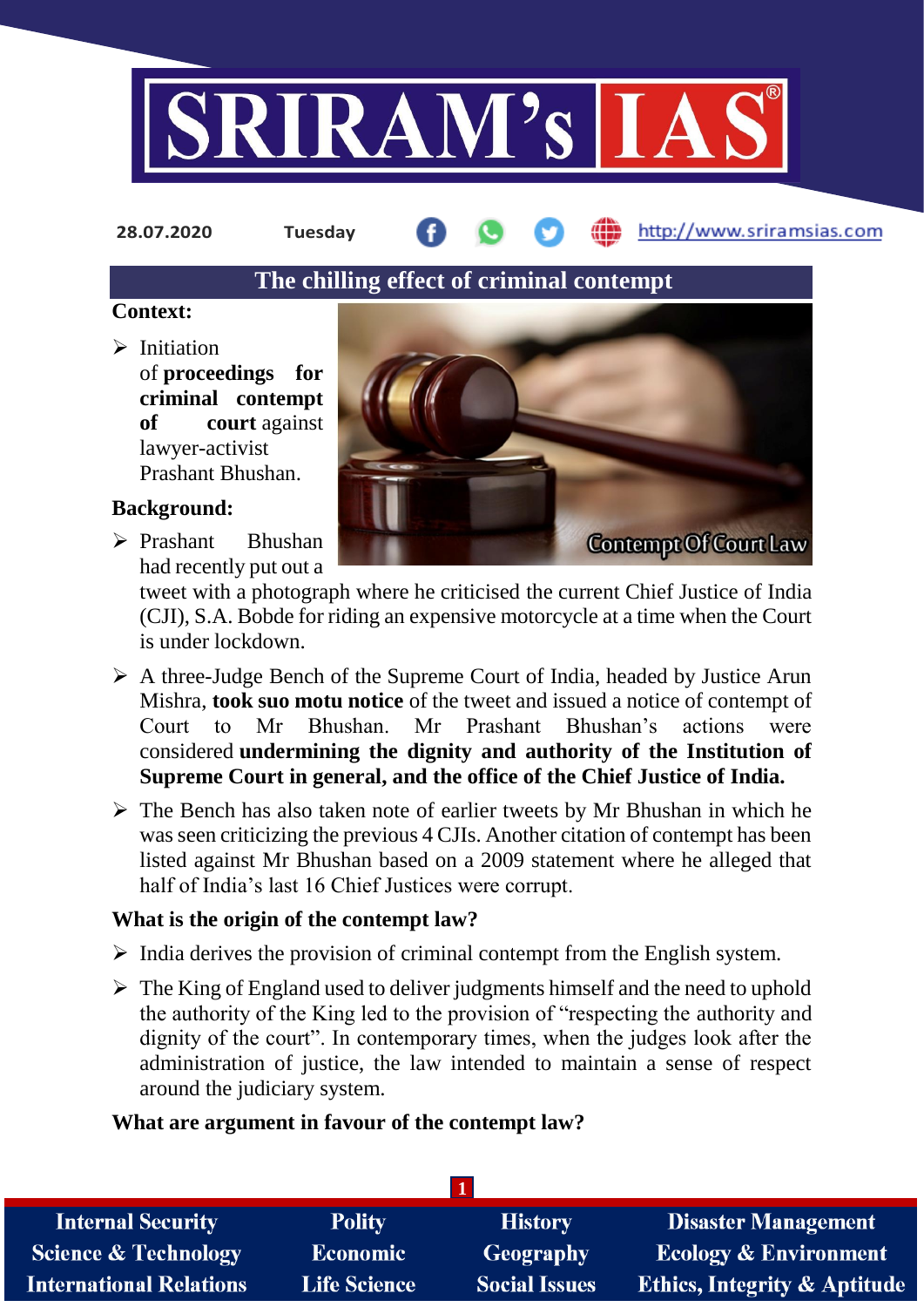

- http://www.sriramsias.com **28.07.2020 Tuesday**
- $\triangleright$  The provision of criminal contempt helps prevent attempts to scandalise the judiciary as well as interference in the administration of justice and overt threats to judges.
- The contempt provision **insulates the judiciary from unfair attacks** and prevents a sudden fall in the judiciary's reputation in the public eye.
- The objective of contempt law is to **safeguard the interests of the public**. If the authority of the Court is diminished and public confidence in the administration of justice is weakened, then the judicial system and its ability to dispense justice are adversely impacted thus affecting the citizenry indirectly.

# **What are arguments against the contempt law?**

- *Asynchronous law:* The law for criminal contempt is completely **asynchronous with the modern democratic system** which recognises freedom of speech and expression as a fundamental right.
- The contempt law may be trampling upon the **civil liberties** of the people.
- $\triangleright$  The extreme deference to judges does not augur well for the idea of a democracy.
- *Lack of judicial accountability:* The provision of criminal contempt is often used to prevent any criticism of the judiciary. This is an indication of the judiciary's unwillingness to suffer any kind of criticism, regardless of how true the criticism may be.
- The fear of contempt proceedings **restrains much of the media and the public from a more rigorous examination of the functioning of the judiciary.**
- *International practice:* The criminal contempt law has become **practically obsolete in most foreign democracies.**
- $\triangleright$  Canada evaluates the applicability of criminal contempt to real, substantial and immediate dangers to the administration.
- $\triangleright$  The U.S. courts no longer use the law of contempt in response to comments on judges or legal matters.

| <b>Internal Security</b>        | <b>Polity</b>       | <b>History</b>       | <b>Disaster Management</b>              |  |  |
|---------------------------------|---------------------|----------------------|-----------------------------------------|--|--|
| <b>Science &amp; Technology</b> | Economic            | Geography            | <b>Ecology &amp; Environment</b>        |  |  |
| <b>International Relations</b>  | <b>Life Science</b> | <b>Social Issues</b> | <b>Ethics, Integrity &amp; Aptitude</b> |  |  |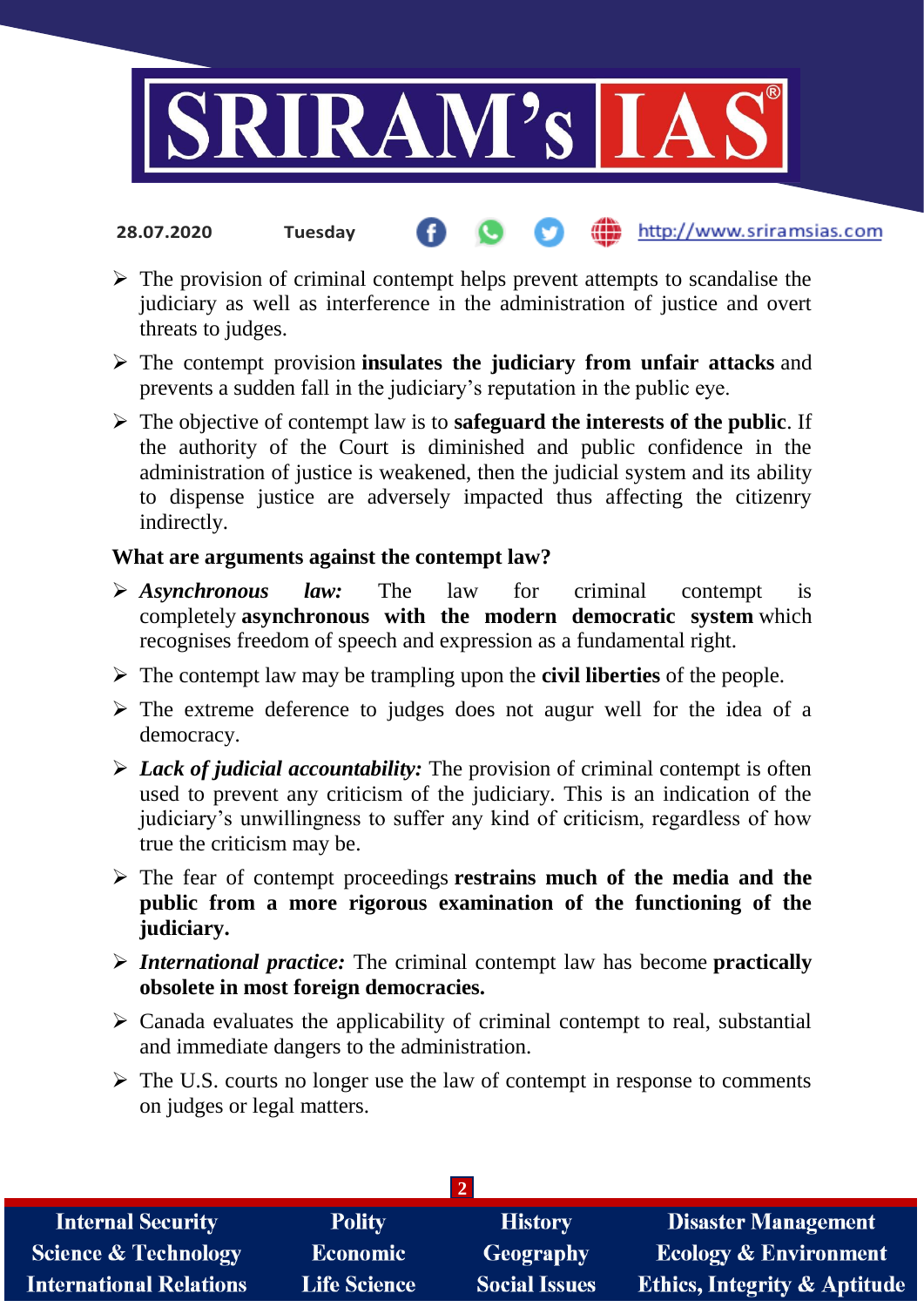

- the http://www.sriramsias.com **28.07.2020 Tuesday**
- $\triangleright$  The U.K. Law Commission in a 2012 report recommended the abolition of the law of contempt. In **England, the legal position on contempt law has evolved**. There has been a perceptible change in the attitude of the judiciary in deciding against the use of contempt proceedings for comments on them.

# **What are major concerns?**

#### **High usage:**

- The **definition of criminal contempt in India is extremely wide, and can be easily invoked**.
- $\triangleright$  It was only in 2006, through an amendment to the Contempt of Courts Act that truth and good faith were recognised as valid defences in the criminal contempt cases. Despite this, there have been numerous previous instances in India where the judiciary has used the criminal contempt law to punish people, despite truth and good faith raised as defences.

### **Timing of the proceedings:**

- $\triangleright$  COVID-19 has brought forth a standstill of the judiciary which has been dealing with a large volume of cases already.
- There are **many urgent and pressing issues** that desperately need the Supreme Court's attention.
- $\triangleright$  It is disappointing that instead of taking up matters of absolute urgency in these difficult times, the Supreme Court chose to take note of social media comments on the judiciary.

#### **Wrong approach:**

- **The Supreme Court may be harming its own reputation and credibility** through the contempt proceedings.
- $\triangleright$  It would be wrong to believe that silencing criticism will harbour respect for the judiciary. On the contrary, efforts to prevent free speech will only worsen the situation further by **engendering resentment and suspicion of the judiciary.**
- $\triangleright$  The judiciary needs to base its authority and dignity on public confidence rather than seeking to cover it under the law of contempt.

| <b>Internal Security</b>        | <b>Polity</b>       | <b>History</b>       | <b>Disaster Management</b>              |  |  |  |
|---------------------------------|---------------------|----------------------|-----------------------------------------|--|--|--|
| <b>Science &amp; Technology</b> | <b>Economic</b>     | Geography            | <b>Ecology &amp; Environment</b>        |  |  |  |
| <b>International Relations</b>  | <b>Life Science</b> | <b>Social Issues</b> | <b>Ethics, Integrity &amp; Aptitude</b> |  |  |  |